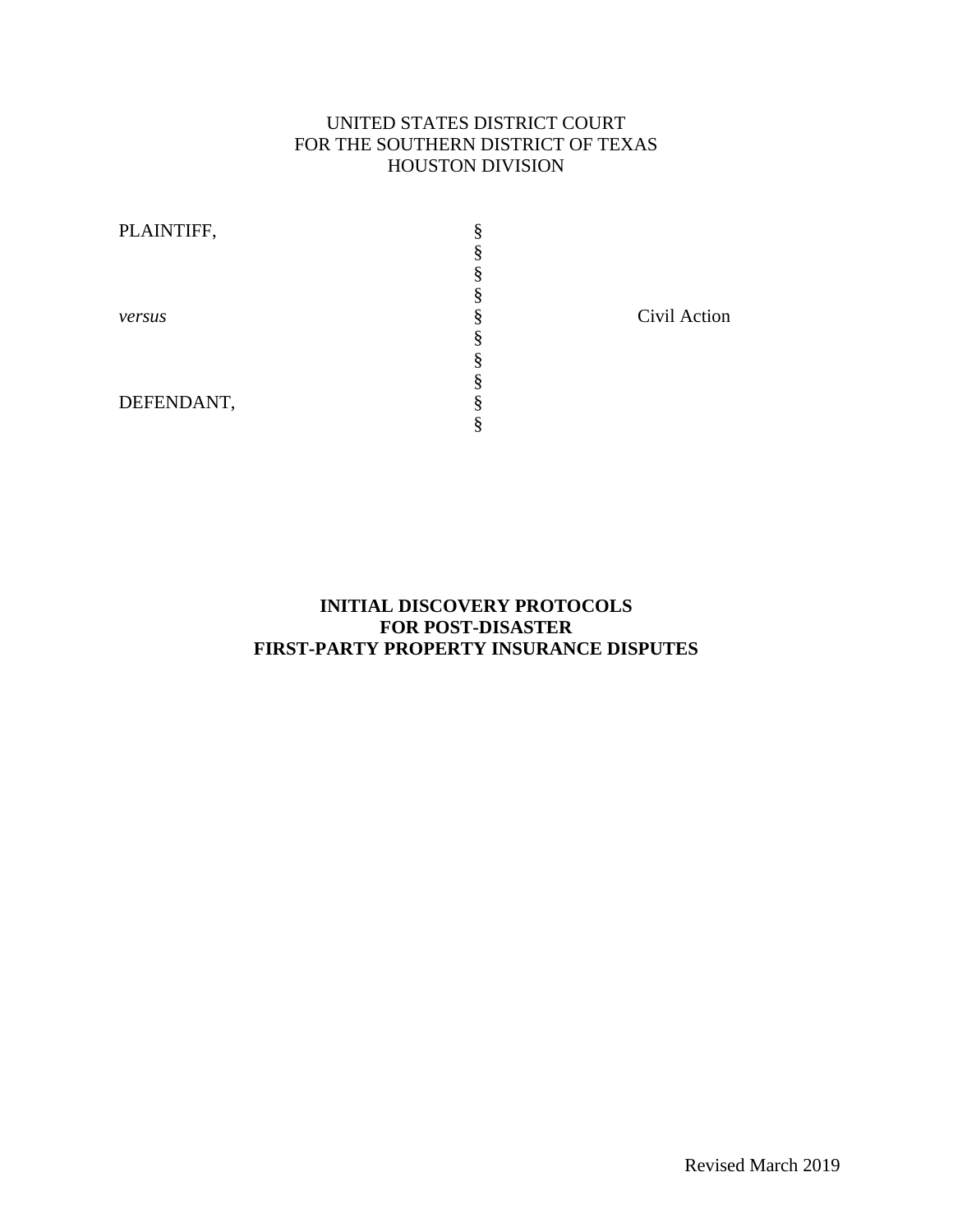### **IN THE UNITED STATES DISTRICT COURT FOR THE SOUTHERN DISTRICT OF TEXAS HOUSTON DIVISION**

|     | J, |               | § |
|-----|----|---------------|---|
|     |    |               | § |
|     |    |               | § |
|     |    | Plaintiff[s], | § |
|     |    |               | § |
| VS. |    |               | § |
|     |    |               | § |
| I   | l, |               | § |
| ſ   | ], |               | § |
|     |    |               | § |
|     |    | Defendant[s]. | § |

CIVIL ACTION NO.  $H - [ ] - [ ]$ 

# **ORDER FOR FIRST-PARTY INSURANCE PROPERTY DAMAGE CASES ARISING FROM DISASTERS**

This court is implementing the **INITIAL DISCOVERY PROTOCOLS FOR FIRST-PARTY INSURANCE PROPERTY DAMAGE CASES ARISING FROM DISASTERS**. These Disaster Litigation Initial Discovery Protocols ("Disaster Protocols") apply to cases involving first-party insurance property damage claims arising from man-made or natural disasters ("Disaster Cases").

Parties and counsel must comply with the Disaster Protocols attached to this Order. If any party believes that there is good cause why a particular case should be exempted from the Disaster Protocols, in whole or in part, that party may raise the issue with the court.

Within 45 days after the defendant's submission of a responsive pleading or motion, the parties must provide to one another the documents and information described in the Disaster Protocols for the relevant time period. This obligation supersedes the parties' obligations to provide initial disclosures under FRCP 26(a)(1), or under the applicable state disclosure rules. The parties must use the documents and information exchanged under the Disaster Protocols to prepare the FRCP 26(f) discovery plan or to comply with a similar state-court rule.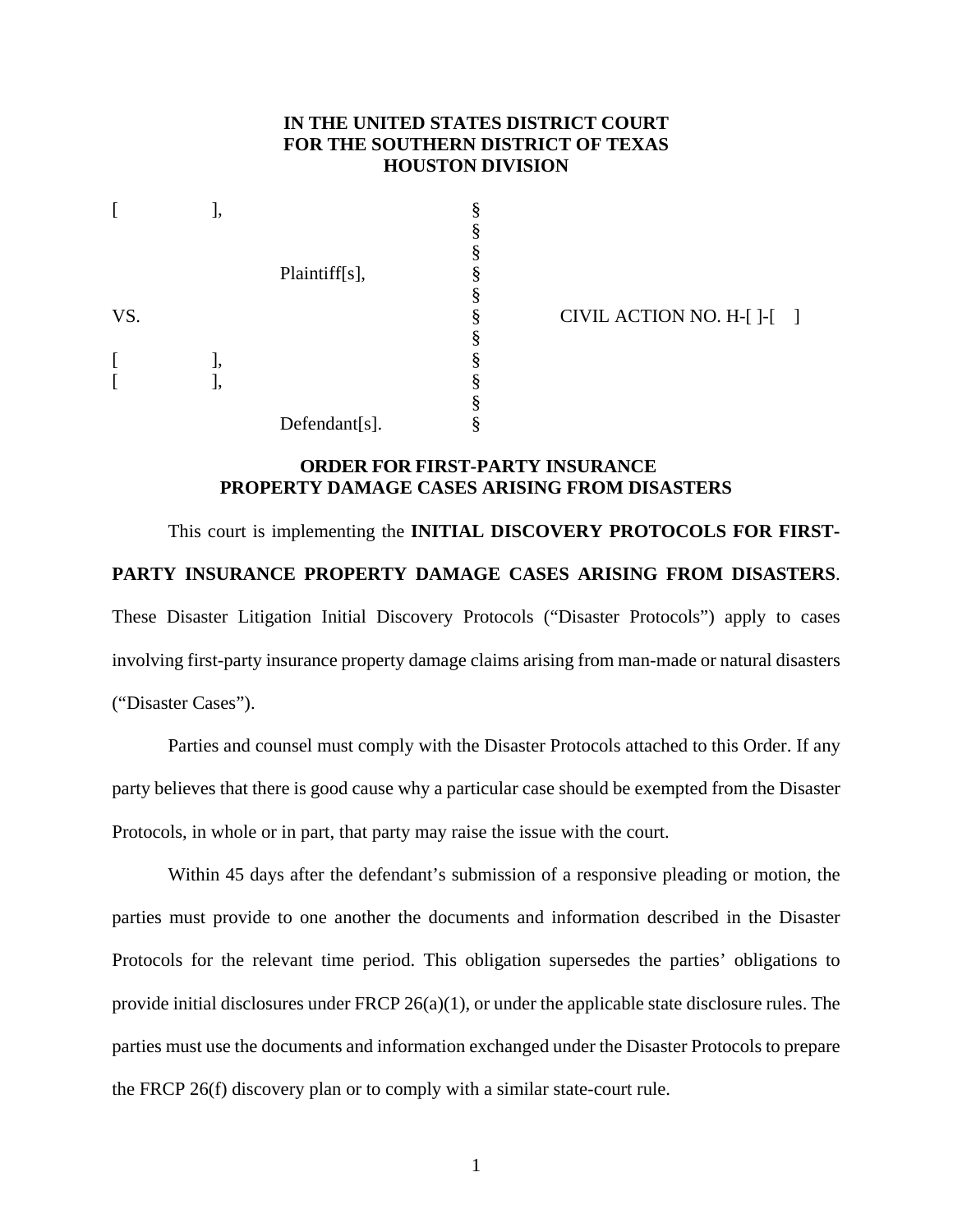The parties' responses to the Disaster Protocols must comply with FRCP 26(e) on supplementation, with FRCP 26(g) on certification of responses, and to similar applicable state rules. As stated in the Protocols, this Initial Discovery is not subject to objections, except on the grounds of attorney-client privilege or work-product protection, including a joint defense agreement. Documents or information withheld based on an attorney-client privilege or workproduct protection claim are subject to FRCP 26(b)(5) or similar applicable state rules.

SIGNED on April 11, 2019, at Houston, Texas.

Lu N. Covertha

Lee H. Rosenthal Chief United States District Judge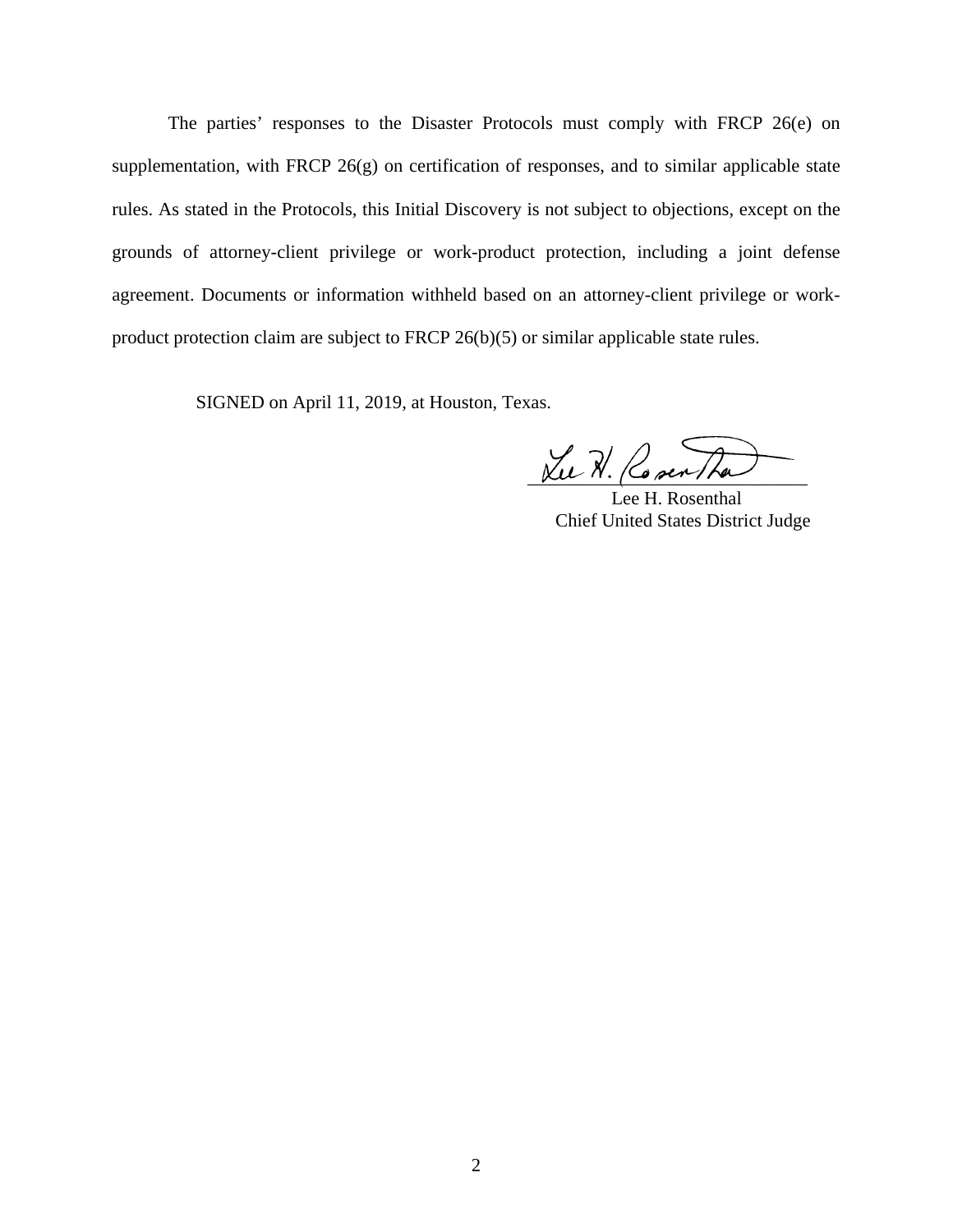# **INITIAL DISCOVERY PROTOCOLS FOR FIRST-PARTY INSURANCE PROPERTY DAMAGE CASES ARISING FROM DISASTERS**

# **PART 1: INTRODUCTION AND DEFINITIONS.**

- (1) Statement of purpose.
	- a. These Disaster Litigation Initial Discovery Protocols ("Disaster Protocols") apply to cases involving first-party insurance property damage claims arising from manmade or natural disasters ("Disaster Cases"). The Disaster Protocols are designed to be implemented by trial judges, lawyers, and litigants in state and federal courts. The Disaster Protocols make it easier and faster for the parties and their counsel to: (1) exchange important information and documents early in the case; (2) frame the issues to be resolved; (3) value the claims for possible early resolution; and (4) plan for more efficient and targeted subsequent formal discovery, if needed.
	- b. Participating courts may implement the Disaster Protocols by local rule or by standing, general, or individual-case orders. Although the Disaster Protocols are designed for the full range of case size and complexity, if any party believes that there is good cause why a case should be exempted, in whole or in part, from the Disaster Protocols, that party may raise the issue with the court.
	- c. The Federal Rules of Civil Procedure ("FRCP") referred to in the Disaster Protocols apply to Disaster Cases in federal court. The state-law counterparts to the FRCP referred to in the Disaster Protocols apply to cases in state court, unless the court orders otherwise.
	- d. The Disaster Protocols are intended to supersede the parties' obligations to make initial disclosures under FRCP  $26(a)(1)$ , or under the applicable state disclosure rules, for Disaster Cases. The Disaster Protocols are not intended to preclude or modify any party's rights to formal discovery as provided by those rules, other applicable local federal rules, or state rules. Responses to the Disaster Protocols do not waive or foreclose a party's right to seek additional discovery under the applicable rules.
	- e. The Disaster Protocols were prepared by a balanced group of highly experienced attorneys from across the country with expertise in Disaster Cases. The Disaster Protocols require parties to exchange information and documents routinely requested in every Disaster Case ("Initial Discovery"). This Initial Discovery is unlike initial disclosures under FRCP  $26(a)(1)$  because it includes favorable as well as unfavorable information and documents, is limited to information and documents that are not subject to objection, and is limited to the information and documents most likely to be important and useful in facilitating early settlement discussion and resolving or narrowing the issues requiring further litigation.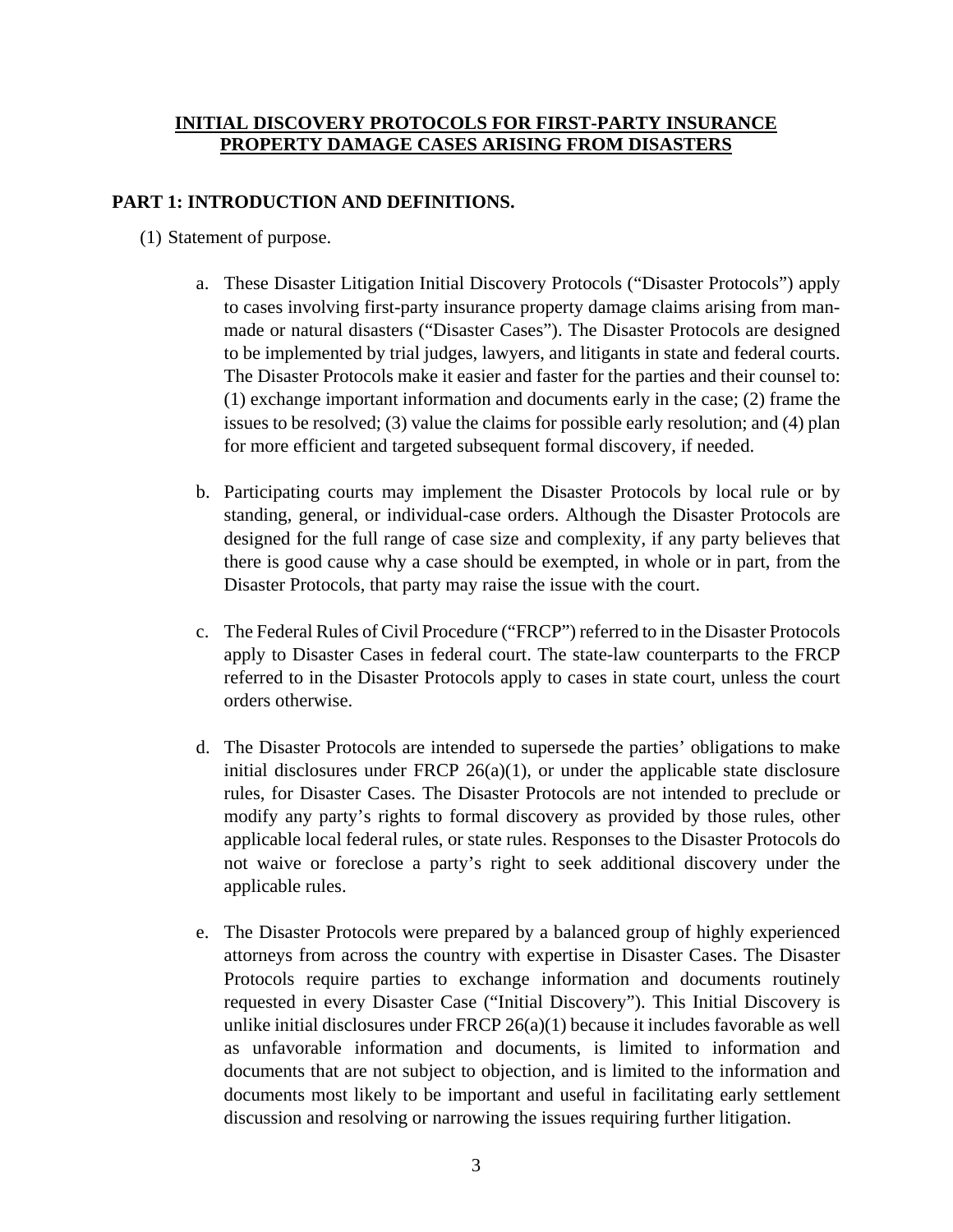- (2) Definitions. The following definitions apply to cases under the Disaster Protocols.
	- a. *Claimed Loss.* "Claimed Loss" means the loss or damage that the Insured seeks to recover from the Insurer in the litigation.
	- b. *Document.* "Document" and "documents" are defined to be synonymous in meaning and equal in scope to the phrase "documents or electronically stored information" in FRCP  $34(a)(1)(A)$ . A draft of a document or a nonidentical copy is a separate document.
	- c. *Event.* "Event" means the disaster alleged to have caused the Insured's Claimed Loss.
	- d. *Identify (Documents)***.** When referring to documents, to "identify" means to describe, to the extent known: (i) the type of document; (ii) the general subject matter; (iii) the date; (iv) the author(s), according to the document; and (v) the person(s) to whom, according to the document, the document (or a copy) was to have been sent. Alternatively, to "identify" a document means to produce a copy.
	- e. *Identify (Natural Persons)***.** When referring to natural persons, to "identify" means to give the person's: (i) full name; (ii) present or last known address and telephone number; (iii) email address; (iv) present or last known place of employment; (v) present or last known job title; and (vi) relationship, if any, to the parties. Once a person has been identified in accordance with this subparagraph, only the name of that person need be listed in response to subsequent requests to identify that person.
	- f. *Identify (Non-Natural Persons or Entities).* When referring to a corporate entity, partnership, or other unincorporated association, to "identify" means to give the: (i) corporate or entity name and, if known, the trade or other names under which it has done business during the relevant time period; (ii) state of incorporation or registration; (iii) address of its principal place of business; (iv) primary phone number; and (v) internet address. Once a corporate or other business entity has been identified in accordance with this subparagraph, only the name of that entity needs to be listed in response to subsequent requests to identify that entity.
	- g. *Insurer***.** "Insurer" means any person or entity alleged to have insured the Property that is the subject of the operative complaint, unless otherwise specified.
	- h. *Insured***.** "Insured" means any named individual(s), corporate entity(ies), partnership(s), or other unincorporated association(s) alleging property damage as an Insured in the litigation, or asserting a claim under an assignment.
	- i. *Loss***.** "Loss" means damage to the Property caused by the Event.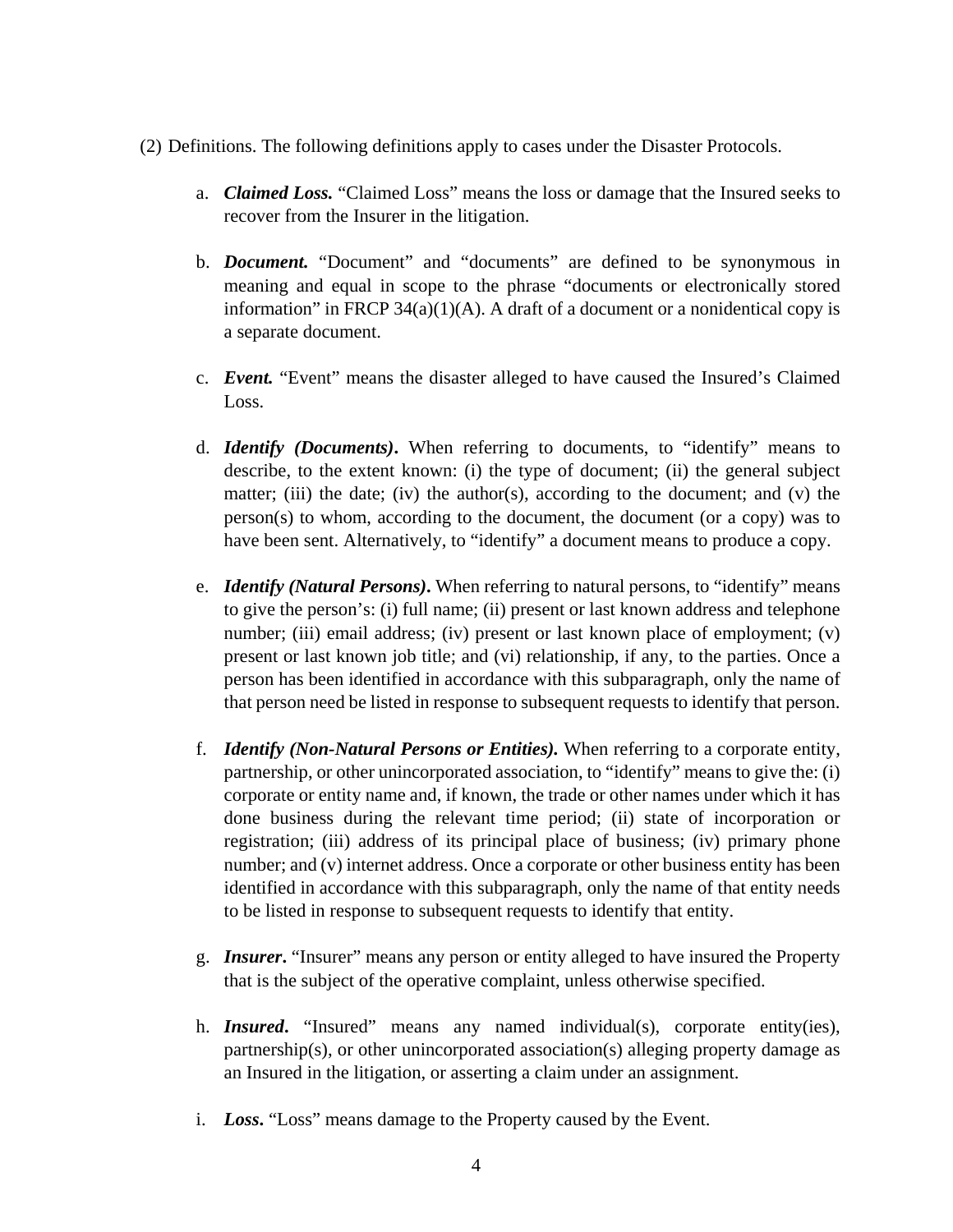- j. *NFIP Claim.* "NFIP Claim" means a claim the Insured asserts in the litigation for coverage under a National Flood Insurance Program insurance policy.
- k. *Other Insurance***.** "Other Insurance" means any insurance policy, other than the Policy in force on the date of the Event, that covers or potentially covers the Property or the Claimed Loss.
- l. *Policy.* "Policy" means the insurance policy alleged to cover some or all of Insured's Claimed Loss that is the subject of the Insured's claim in the litigation.
- m. *Property.* "Property" means the property (building or contents) that the Insured claims coverage for under the Policy in the litigation.
- n. *Relating to***.** "Relating to" means concerning, referring, describing, evidencing, or constituting.

(3) Instructions.

- a. The relevant time period for this Initial Discovery begins on the date immediately before the Event and ends on the date the lawsuit is filed for the Claimed Loss, unless a different time period is indicated with respect to a specific production obligation as set out in Part 2 or Part 3 below.
- b. This Initial Discovery is presumptively not subject to any objections except for attorney-client privilege or work-product protection, including a joint defense agreement. Documents withheld based on a privilege or work-product protection claim are subject to FRCP 26(b)(5) or applicable state rules. A detailed privilege log is not required. Instead, documents withheld as privileged or work-product protected communications may be described briefly by category or type. Withholding documents on this basis does not alleviate any obligation to produce the withheld documents or additional information about them at a later date, if the court orders or the applicable rules require.
- c. If a partial or incomplete or "unknown at this time" answer or production is given to any disclosure requirement in these Disaster Protocols, the responding party must state the reason that the answer or production is partial, incomplete, or unknown and when supplemental information or documents providing a complete response will be produced.
- d. For this Initial Discovery, a party must disclose information and documents that the disclosing party has in its possession, custody, or control and that are reasonably available. This Initial Discovery is subject to FRCP 26(e) on supplementation, to FRCP 26(g) on certification of responses, and to similar applicable state rules. This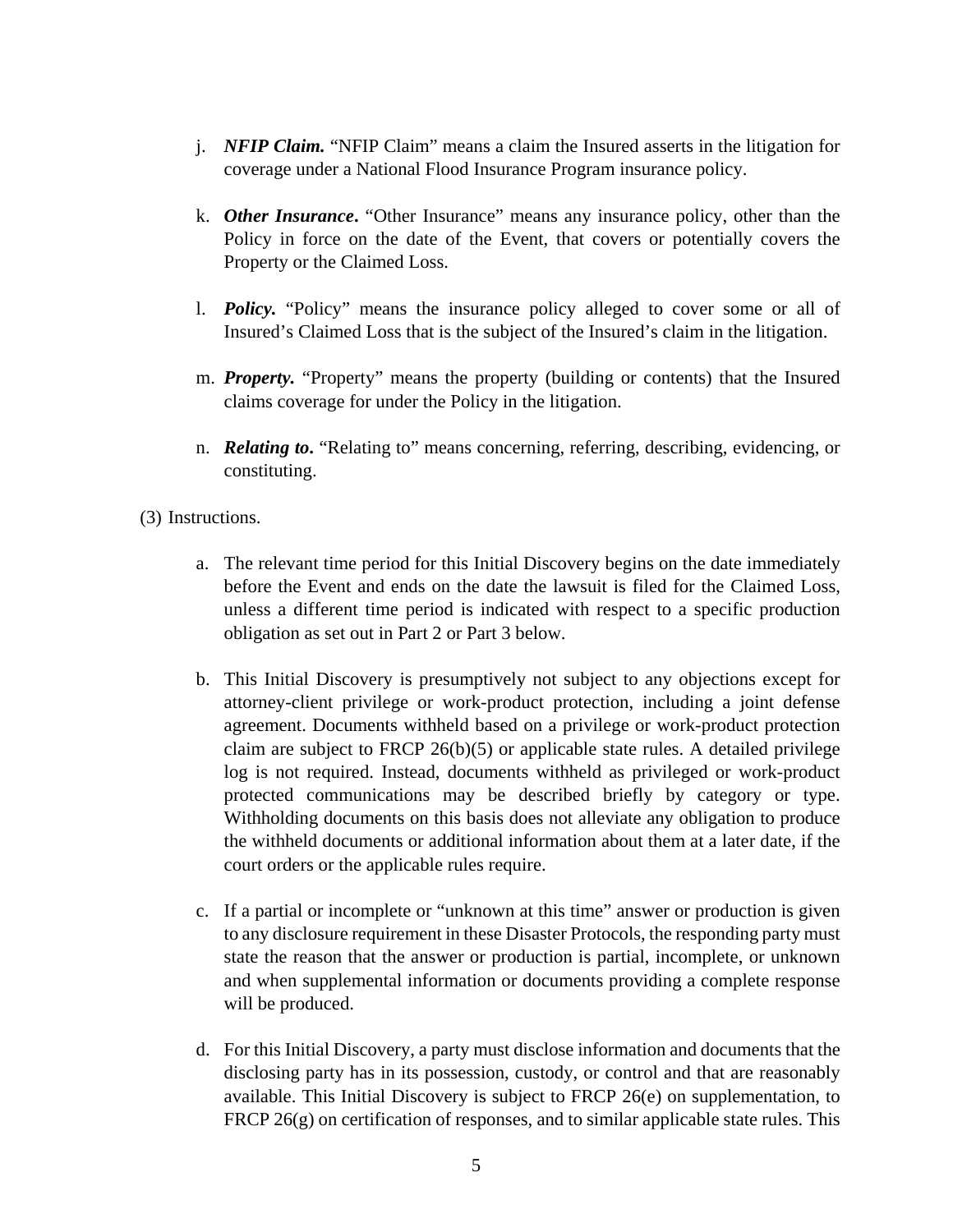Initial Discovery does not preclude either party from seeking additional discovery under the rules at a later date.

- e. This Initial Discovery is subject to FRCP 34(b)(2)(E) or applicable state rules on the form of production.
- f. This Initial Discovery is subject to the attached Interim Protective Order unless the parties agree or the court orders otherwise. The Interim Protective Order will remain in place until and unless the parties agree on, or the court orders, a different protective order. Absent party agreement or court order, the Interim Protective Order does not apply to subsequent discovery.
- g. Within 14 days after the entry of this Order, the Parties will meet and confer on the format (e.g., TIFF/text, searchable pdf, or Excel) for the production of documents under these Disaster Protocols. This will not delay the timeframes for Initial Discovery, absent court order. Nor will production in one format preclude requesting production in another format, if applicable rules of discovery allow.

# **PART 2: INFORMATION AND DOCUMENTS TO BE PRODUCED BY THE INSURED.**

(1) Timing.

The Insured's Initial Discovery responses must be provided within 45 days after the Insurer has submitted a responsive pleading or motion, unless the court orders otherwise.

- (2) Information to be produced by the Insured:
	- a. A description of the Insured's ownership or other interest in the Property.
	- b. The address of the Property (or location of movable Property) on the date of the Event.
	- c. The name of each Insurer and all policy numbers for each Policy or Other Insurance held by or potentially benefitting the Insured or the Property on the date of the loss, including relevant policy and claim numbers for any claims.
	- d. Identify any current mortgagee or other known lien holder.
	- e. A computation of each item or type of Claimed Loss, including content claims if in dispute. When the Policy requires, the computation should reasonably identify or itemize price and quantity of materials.
	- f. Identify any payments received under the Policy relating to the Event.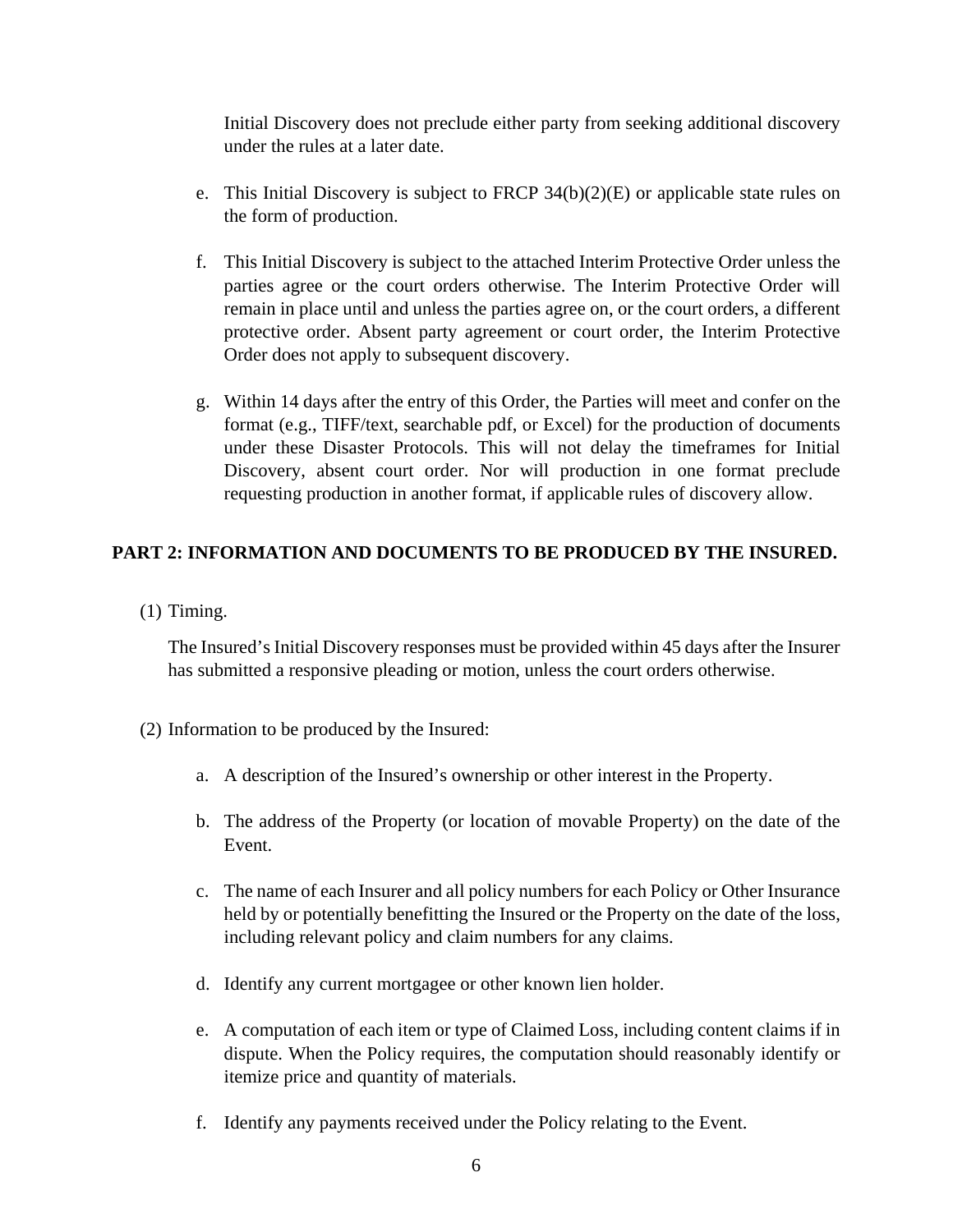- g. Identify the source and amount of any payments received after the Event from Other Insurance, or any other source, for all or any part of the Loss.
- h. Identify any grant or other similar program that the Insured applied for after the Event, including a Small Business Administration loan, seeking payment for all or any part of the Loss.
- i. Identify the public or other adjusters, estimators, inspectors, contractors, engineers, or other persons engaged by or on behalf of the Insured relating to the Claimed Loss.
- j. With respect to any Other Insurance, all policy numbers, the name of each insurer, and claim and docket numbers for any claims made for coverage by the Insured on the same Property at issue in this litigation.
- k. A general description, including the court and docket number, of any other lawsuits arising from the Event relating to the Property.
- l. A general description of any known preexisting damage to the Property relating to the Claimed Loss.
- m. A general description of any claims for property damage or lawsuits resulting from property damage in the past ten years relating to the Property.
- n. Identify any sale, transfer, or foreclosure of the Property after the Event.
- (3) Documents to be produced by the Insured:
	- a. Documents relating to the Claimed Loss, including: loss estimates; adjuster's reports; engineering reports; contractor's reports; estimates, bids, plans, or specifications regarding repair work (whether planned, in progress, or completed); photographs; videos; or other materials relating to the Claimed Loss, along with any receipts, invoices, and other records of actual costs to repair or replace the Claimed Loss.
	- b. Proofs of loss for the Claimed Loss.
	- c. Documents relied on by the Insured in generating any proof of loss required or provided under the Policy.
	- d. Written communications exchanged between the Insured and Insurer that refer or relate to Insured's Claimed Loss, the Property, or damages, or otherwise relating to the Insured's claim.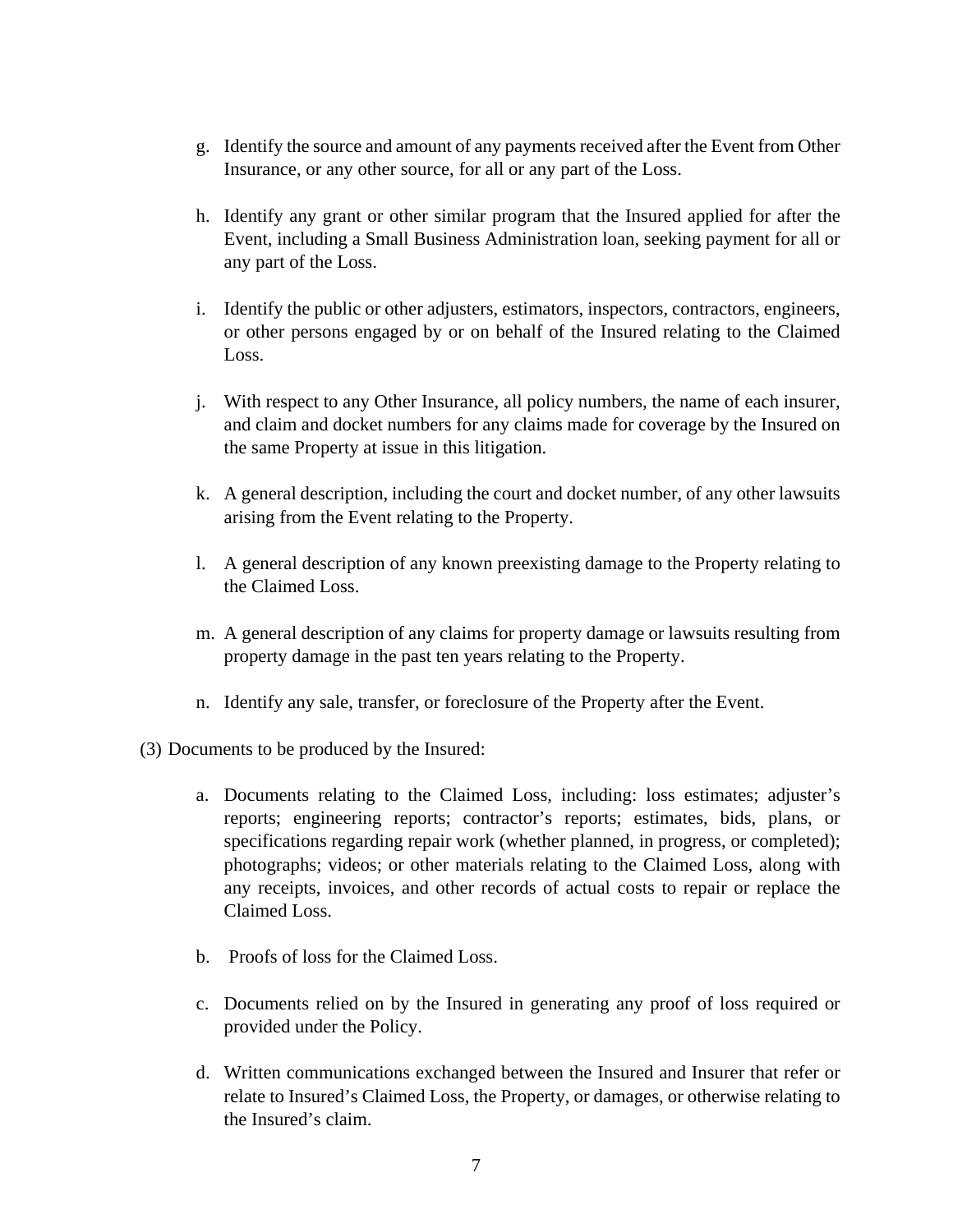- e. Photographs and videos of the Property taken for the purpose of documenting the condition of the Property, including photographs and videos of the Loss.
- f. Written communications, photographs, or estimates of damages sought from or paid by any other insurer related to the Event.
- g. The insurance policy with respect to any Other Insurance, and the claim numbers for claims made to recover Loss to the Property relating to the Event.
- h. Appraisals or surveys of the Property condition within five years before, or any time after, the Event.
- i. If there has been an appraisal under the Policy, documents relating to the appraisal process.
- j. **For NFIP Claims**, communications to and from FEMA, the Insurer, and the Insured relating to the Claimed Loss or the Property before the litigation was filed.
- k. **For NFIP Claims**, documents relating to an administrative appeal under 44 C.F.R. § 62.20.
- l. Any other document(s) on which the Insured relies to support the Claimed Loss.

### **PART 3: INFORMATION AND DOCUMENTS TO BE PRODUCED BY THE INSURER.**

(1) Timing.

The Insurer's Initial Discovery responses must be provided within 45 days after the Insurer has submitted a responsive pleading or motion, unless the court rules otherwise.

- (2) Information to be produced by the Insurer:
	- a. **If there is a dispute over coverage**, in whole or in part, an explanation of the Insurer's reason for the denial of coverage, including:
		- i. Any exclusions or exceptions, or other coverage or legal defenses;
		- ii. The factual basis for any exclusion, limitation, exception, or conditionbased dispute or defense;
		- iii. Whether there is also a dispute as to the value or amount of the Claimed Loss;
		- iv. Any other basis on which coverage was denied.
	- b. **If there is a dispute over all or part of the valuation**, an explanation of the Insurer's basis for disputing the value or amount of the Claimed Loss, including: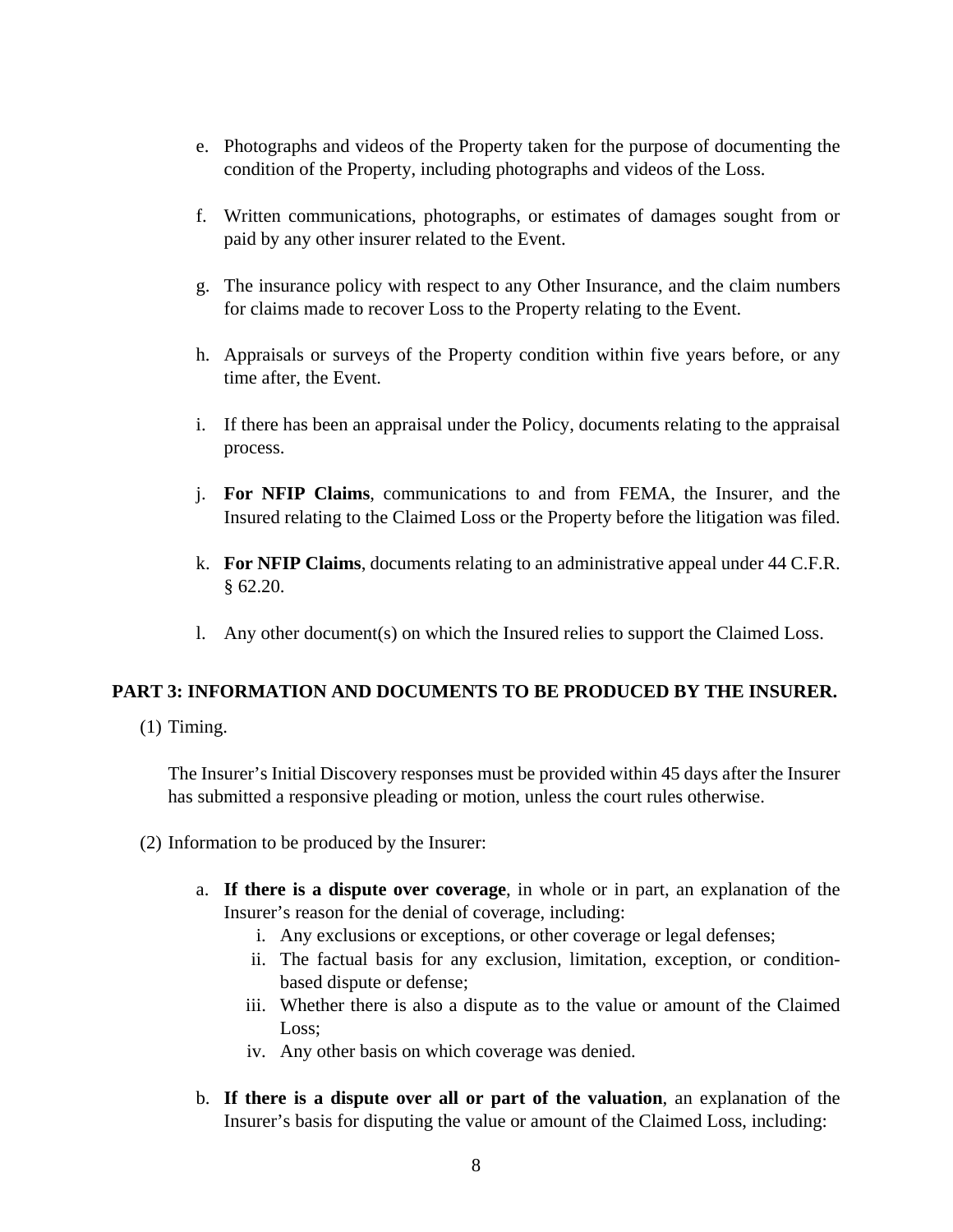- i. The Insurer's understanding of the nature of the dispute;
- ii. The amount the Insurer disputes and the basis for that dispute, including any applicable Policy provisions that the Insurer alleges or believes are relevant to the dispute; and
- iii. The amount the Insurer agrees to pay, if any, with respect to any undisputed part of the Claimed Loss.
- c. Any Policy terms or conditions that the Insurer alleges the Insured failed to comply with, including conditions precedent or other terms.
- d. Any payments previously made under the Policy relating to the Event.
- e. A general description of any other basis for nonpayment of the Claimed Loss, in whole or in part.
- f. Any other Event-related lawsuits filed for the Property or the Insured.
- g. Identify the adjuster(s) who handled the claim.
- h. Identify the individual(s) who recommended, made, approved, or rejected the claim decision.
- i. Identify the estimators, inspectors, contractors, engineers, or other persons who participated in the claims process or on whom the Insurer relied in making its claim decision.
- j. If preexisting damage is at issue in the litigation, a general description of any prior claims in the past ten years for the Property.
- (3) Documents to be produced by the Insurer:
	- a. The claim file maintained by the Insurer.
	- b. The complete Policy in effect at the time of the Event.
	- c. Assessments of the Claimed Loss, including: loss reports, expert reports that contain any description or analysis of the scope of loss or any defenses under the Policy, damage assessments, adjuster's reports, engineering reports, contractor's reports, and estimates of repair or replacement.
	- d. Photographs and videos of the Property taken for the purpose of documenting the condition of the Property, including photographs and videos of the Claimed Loss.
	- e. Any other evaluations of the Claimed Loss.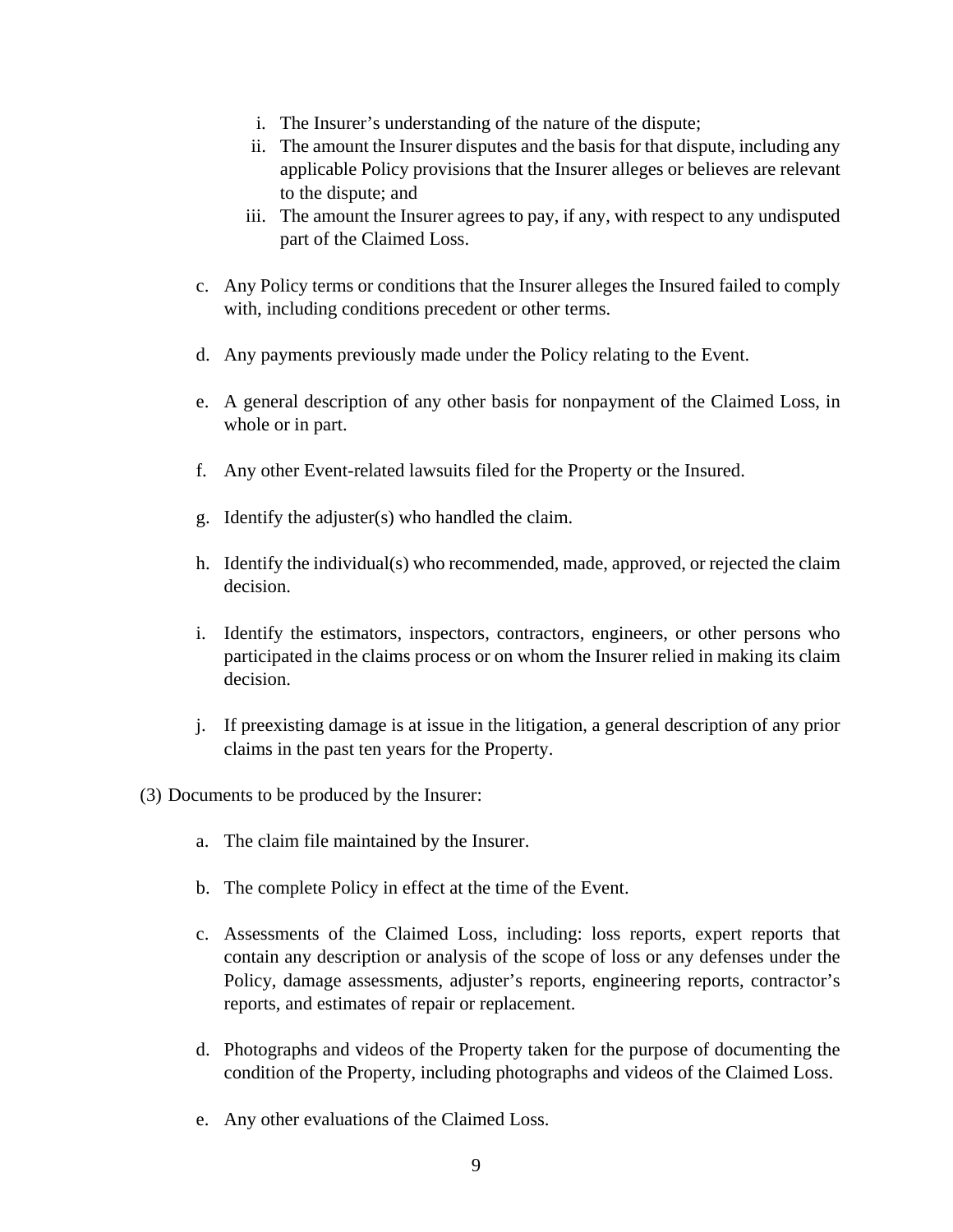- f. Documents containing recordings, transcripts, or notes of statements, conversations, or communications by or between the Insurer and the Insured relating to the Event.
- g. Any claim log, journal, or diary maintained by the Insurer relating to the Claimed Loss.
- h. The complete underwriting file maintained by the Insurer relating to the Property, its condition, or coverage.
- i. Proofs of loss for the Claimed Loss.
- j. If there has been an appraisal under the Policy documents relating to the appraisal process.
- k. **For non-NFIP Claims**, written communications exchanged between the Insured and Insurer that refer or relate to Insured's Claimed Loss, Property, or damages, or otherwise relating to the Insured's claim.
- l. **For NFIP Write Your Own Claims**, communications to and from FEMA, the Insurer, and the Insured relating to the Claimed Loss or the Property before the litigation was filed.
- m. **For NFIP Direct Claims**, written communications exchanged between the Insured and FEMA claims-handling personnel referring to the Insured's Claimed Loss, Property, or damages, or otherwise relating to the Insured's claim.
- n. **For all NFIP Claims**, documents relating to the administrative appeal under 44 C.F.R. § 62.20.
- o. Any other document(s) on which the Insurer relies to support its defenses.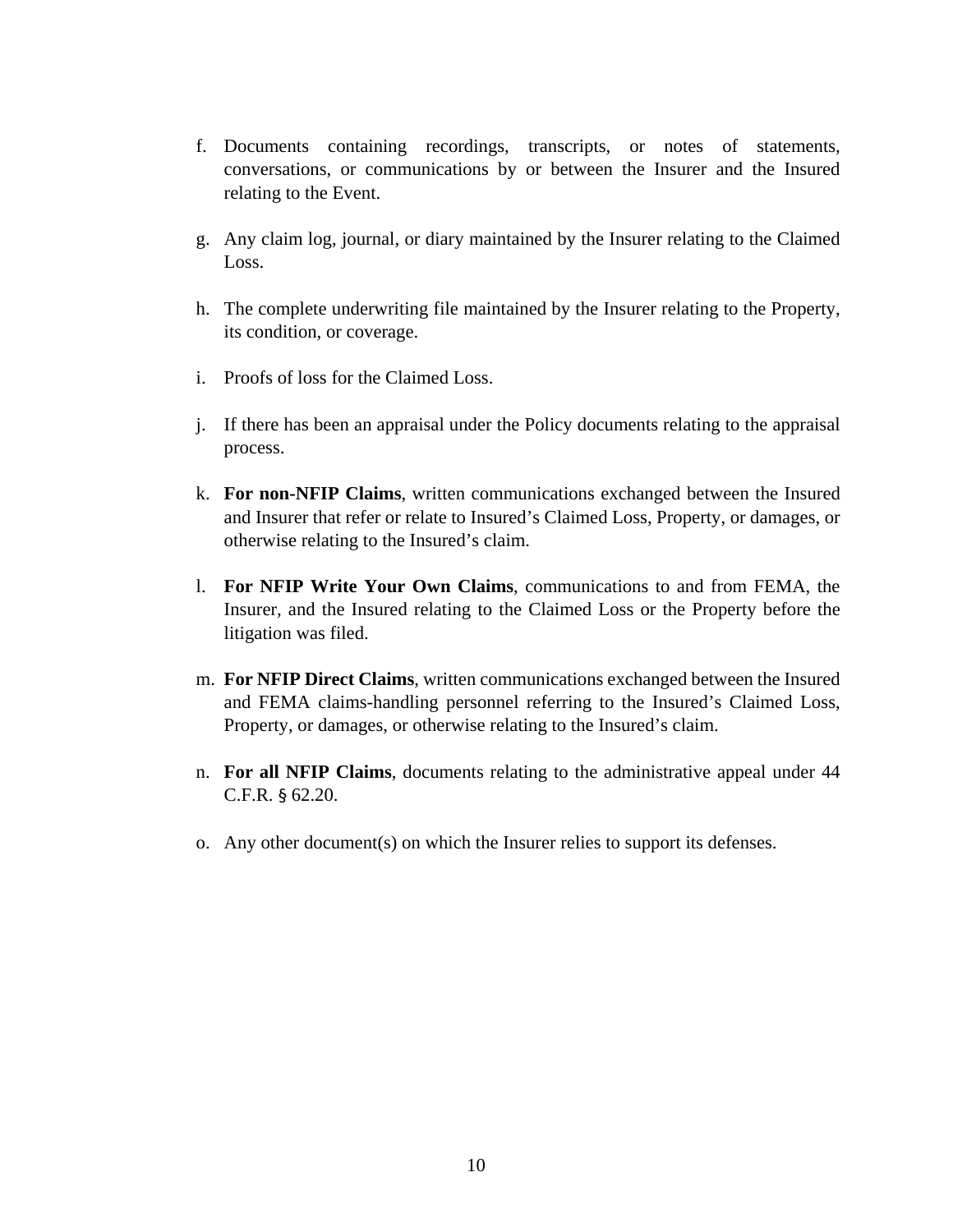### **IN THE UNITED STATES DISTRICT COURT FOR THE SOUTHERN DISTRICT OF TEXAS HOUSTON DIVISION**

|     | J, |               | § |
|-----|----|---------------|---|
|     |    |               | § |
|     |    |               | § |
|     |    | Plaintiff[s], | § |
|     |    |               | § |
| VS. |    |               | § |
|     |    |               | § |
| I   | l, |               | § |
| ſ   | ], |               | § |
|     |    |               | § |
|     |    | Defendant[s]. | § |

CIVIL ACTION NO.  $H-[$   $]$ - $[$   $]$ 

#### **INTERIM PROTECTIVE ORDER**

The Initial Discovery Protocols for First-Party Insurance Property Damage Cases Arising from Disasters are designed to achieve more efficient and targeted discovery. Prompt entry of a protective order will allow the parties to begin exchanging documents and information without delay. The Disaster Protocols Committee offers the following Interim Protective Order. The Interim Protective Order will remain in place until the parties agree to, or the court orders, a different protective order, but absent agreement or court order, the Interim Protective Order will not apply to subsequent discovery. The parties may agree to use the Interim Protective Order throughout litigation.

Recognizing that whether to enter a protective order and its terms are within the court's discretion and are subject to local practice, courts might use an approach along the following lines:

The Court orders that the following restrictions and procedures apply to certain information, documents, and excerpts from documents and information the parties exchange in response to the Disaster Protocols:

1.  $\Box$  Any party may designate as "Confidential" any document, or information contained in or revealed in a document, provided in response to these Protocols or, if applicable, in subsequent discovery, if the party determines, in good faith, that the designation is necessary to protect the party. Information and documents a party designates as confidential will be stamped "CONFIDENTIAL." Confidential information or documents are referred to collectively as "Confidential Information."

11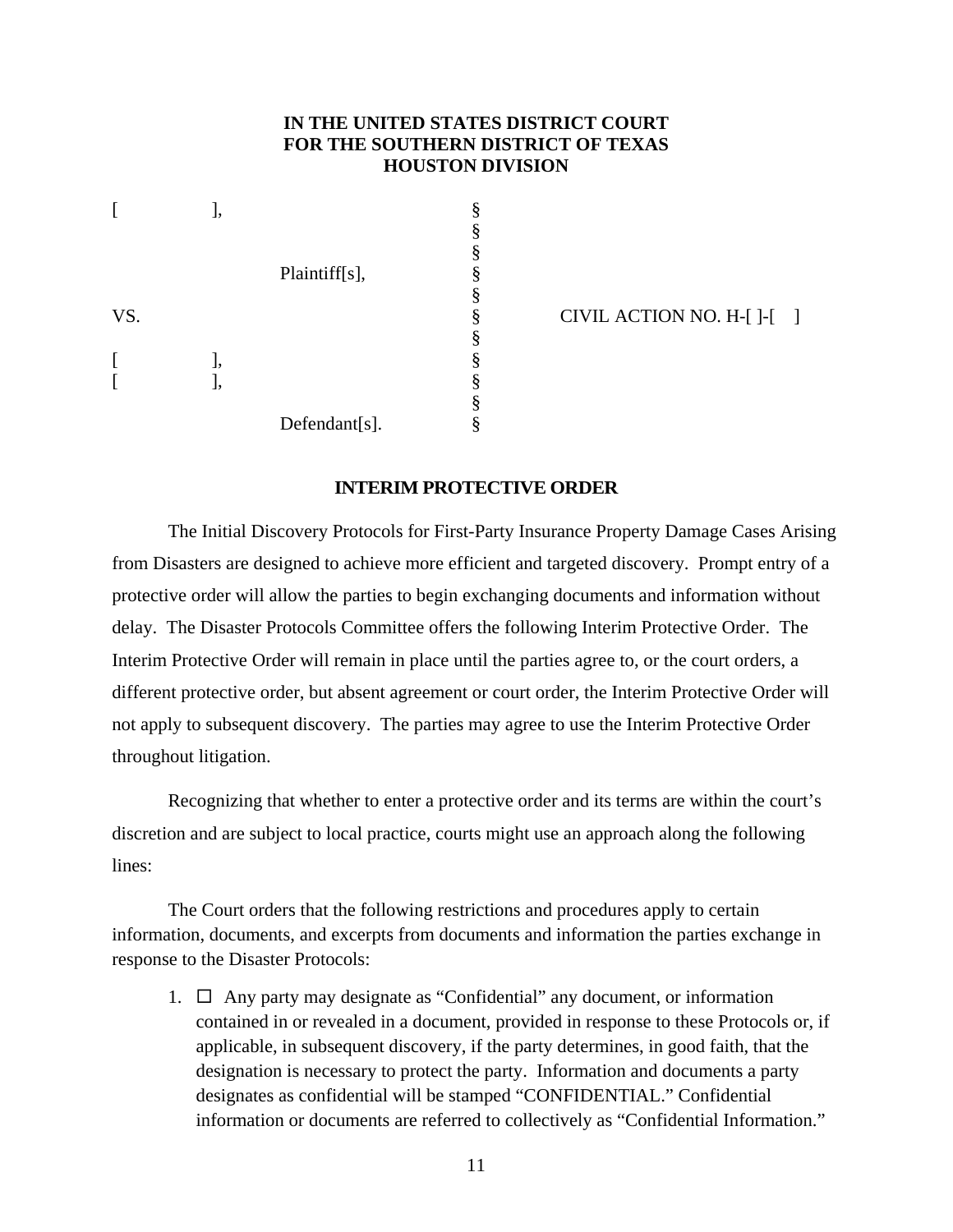- 2.  $\Box$  Unless the court orders otherwise, the Confidential Information disclosed will be held and may be used by any person receiving the information solely in this litigation.
- 3.  $\Box$  If a party challenges another party's Confidential Information designation, counsel must make a good-faith effort to resolve the dispute. If that is unsuccessful, the challenging party may seek resolution by the court. Nothing in this Interim Protective Order is an admission by any party that Confidential Information disclosed in this case is relevant or admissible. Each party specifically reserves the right to object to the use or admissibility of all Confidential Information disclosed, in accordance with applicable law and court rules.
- 4.  $\Box$  Information or documents designated as "Confidential" must not be disclosed to any person, except:
	- a.  $\Box$  the requesting party and counsel, including in-house or agency counsel;
	- b.  $\Box$  employees of counsel assigned to and necessary to assist in the litigation;
	- c.  $\Box$  consultants or experts assisting in the prosecution or defense of the litigation, to the extent deemed necessary by counsel;
	- d.  $\Box$  any person from whom testimony is taken or is to be taken in this litigation, but that person may be shown the Confidential Information only in preparation for, and during, the testimony and may not retain the Confidential Information; and
	- e.  $\Box$  The judge, the court staff, including the clerk, case manager, court reporter, or other person with access to Confidential Information by virtue of his or her position with the court, or the jury.
- 5.  $\Box$  Before disclosing or displaying Confidential Information to any person, a party must:
	- a.  $\Box$  inform the person of the confidential nature of the information and documents; and
	- b.  $\Box$  inform the person that the court has enjoined the use of the information or documents for any purpose other than this litigation and has enjoined the disclosure of that information or documents to any other person.
- 6.  $\Box$  The Confidential Information may be displayed to and discussed with the persons identified in Paragraphs 4(c) and (d) only on the condition that before any such display or discussion, each person must be asked to sign an agreement to be bound by this Order in the form attached as Exhibit A. If the person refuses to sign an agreement in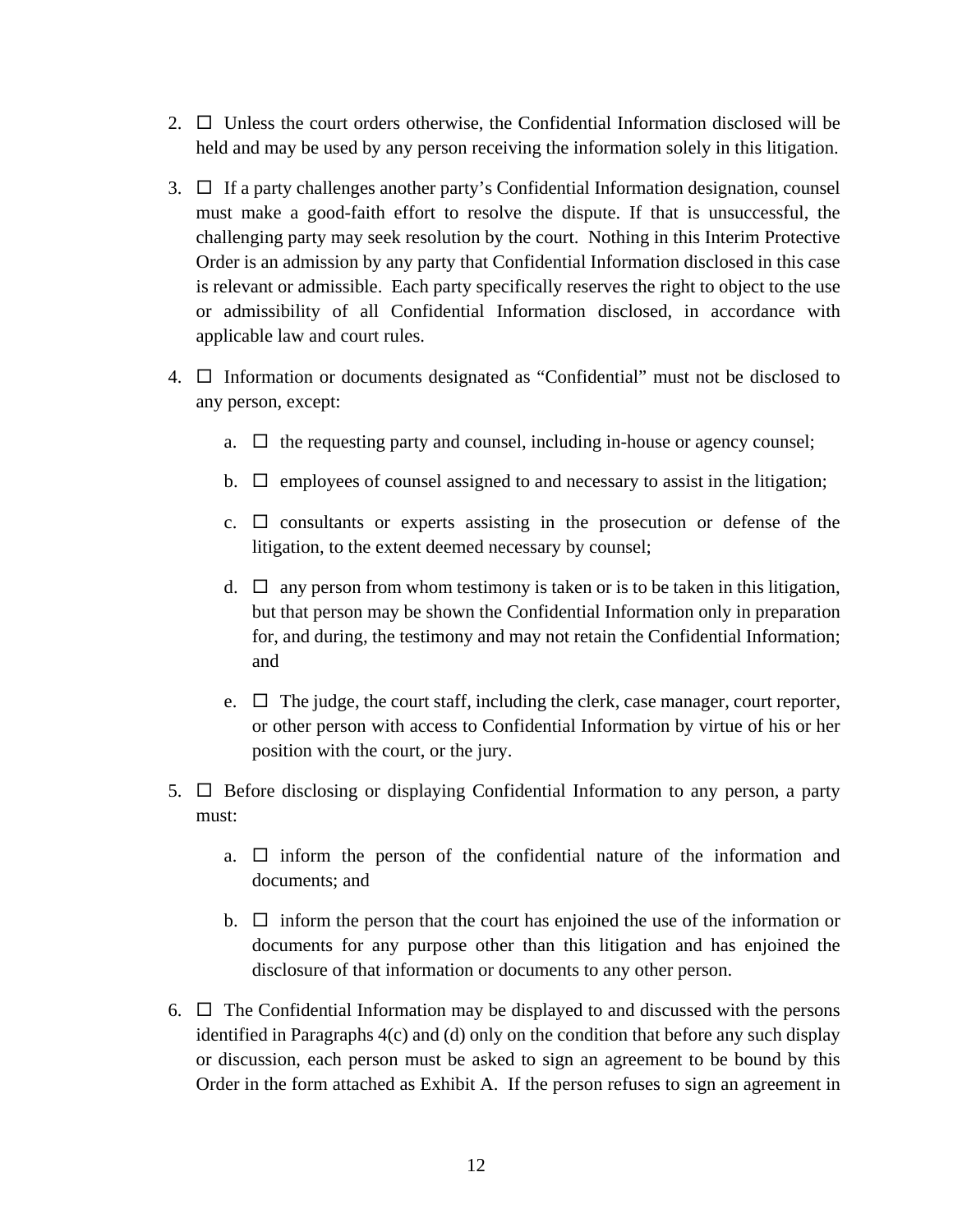the form attached, the party seeking to disclose the Confidential Information may seek relief from the court.

- 7.  $\Box$  The disclosure of a document or information without designating it as "Confidential" Information" does not waive the right to designate the document or information as Confidential Information if the document or information is designated under this Order.
- 8.  $\Box$  Documents or information filed with the court that is subject to confidential treatment under this Order, and any pleadings, motions, or other papers filed with the court disclosing any Confidential Information, must be filed under seal to the extent permitted by the law, rules, or court orders, and must be kept under seal until the court orders otherwise. To the extent the court requires any further act by the parties as a precondition to filing the documents or information under seal, the party filing the document or information is responsible for satisfying the requirements. If possible, only the confidential parts of documents of information filed with the court will be filed under seal.
- 9.  $\Box$  At the conclusion of this litigation, the Confidential Information and any copies must be promptly (and in no event later than 60 days after entry of final judgment no longer subject to appeal) returned to the producing party or certified as destroyed, except that the parties' counsel may retain their working files on the condition that those files will remain confidential. Materials filed in the court will remain in the file unless the court orders their return.
- $10. \Box$  Producing documents or information, including Confidential Information, in this litigation does not waive attorney-client privilege or work-product protection for the documents or information, under FRE 502(d) or similar applicable state laws.

This Order does not diminish the right of any party to apply to the court for a different or additional Protective Order relating to Confidential Information, to object to the production of documents or information, to apply to the court for an order compelling production of documents or information, or to modify this Order. Any party may seek enforcement of this Order and the court may sanction violations.

SIGNED on April 11, 2019, at Houston, Texas.

 $xu \nvert x$ . Co sen The

 Lee H. Rosenthal Chief United States District Judge